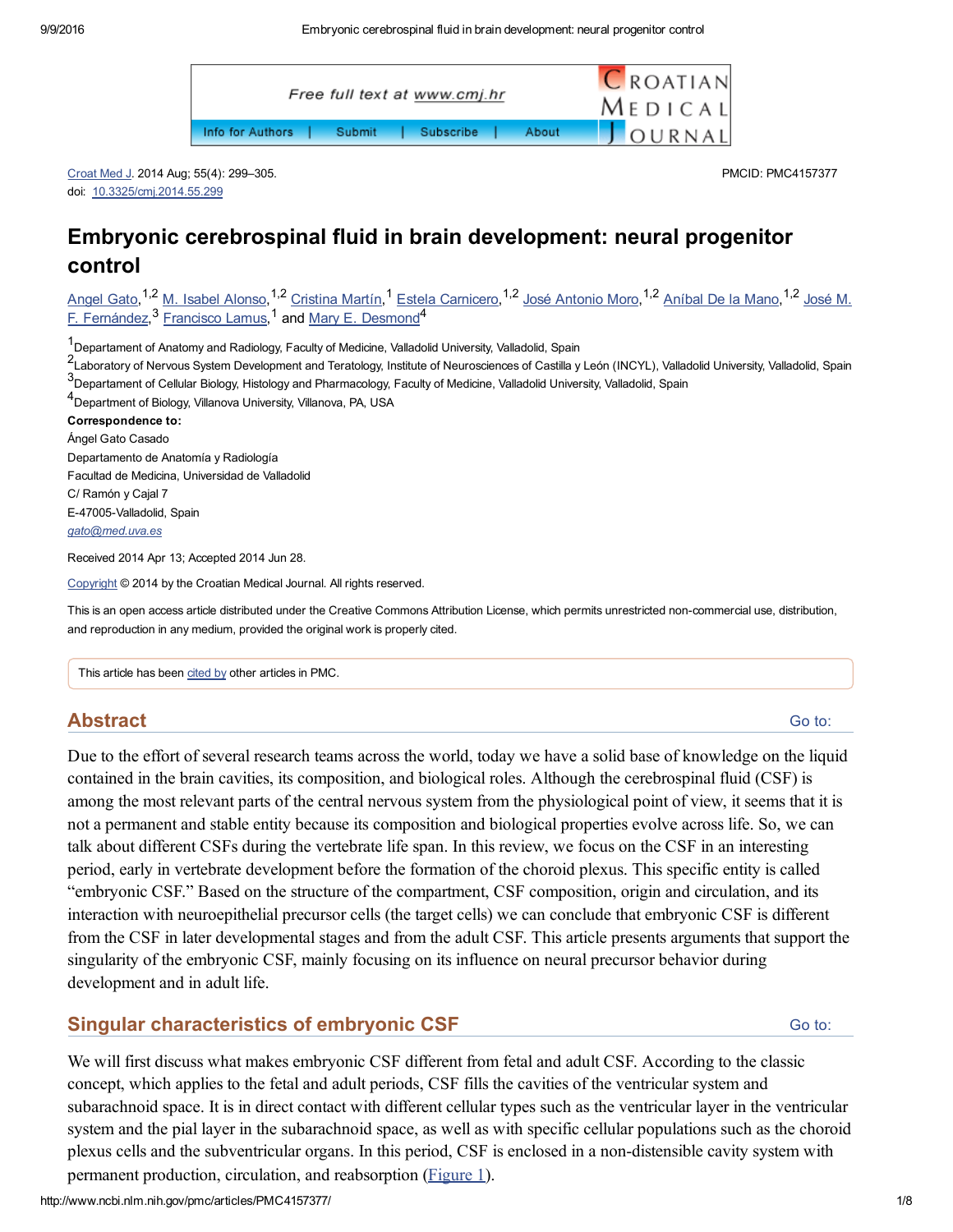

[Figure](http://www.ncbi.nlm.nih.gov/pmc/articles/PMC4157377/figure/F1/) 1

Development of the mouse embryo after 10.5 days. (A) Transversal histological hematoxilin-eosin stained section. (B) Macroscopic view showing the neural tube by transilumination.

At the earliest stages of brain development, embryonic CSF fills a brain restricted cavity, which is closed and undergoes a quick change in volume and morphology. Embryonic CSF is located in a cavity in the anterior part of the neural tube, the brain anlagen where we can clearly differentiate three major parts of the brain (anterior brain, midbrain, and hindbrain), which evolve quickly  $(1)$  $(1)$ . This cavity is surrounded by a unique and specific type of cells called neuroepithelial precursors. There are no specific cellular populations involved in the secretion and reabsorption of the fluid and it does not appear to circulate. This period begins with the formation of the neural tube as a result of a morphologically complex process known as neurulation [\(2,](#page-4-1)[3\)](#page-4-2). The critical point, which marks the beginning of this process, is the closure of the anterior neuropore and the subsequent medullar collapse of the cervical part of the neural tube. Together they make a closed cavity system inside the brain anlagen ([4,](#page-4-3)[5\)](#page-4-4) in which CSF and neuroepithelium function interdependently. The end of the embryonic CSF period is marked by two processes: the appearance of the choroid plexus anlagen  $(6,7)$  $(6,7)$ , which is a new CSF production center, and the opening of the rombencephalic roof, an area involved in communication with the mesenchyme, where the subarachnoid space will be developed. This transitory, specific situation that lasts for a short period of time is a relevant period in brain development because it includes a very intense replication process leading to the neural precursor population expansion, as well as the beginning of neuronal precursor differentiation named "neurogenesis," a process that suddenly becomes very intense  $(1)$  $(1)$  $(1)$ .

Regarding embryonic CSF composition, many studies in different species found proteins to be the most important components of CSF during embryonic and fetal development ([Figure](http://www.ncbi.nlm.nih.gov/pmc/articles/PMC4157377/figure/F1/) 1). For example, CSF in chicken embryos has a thirty times higher protein concentration than in adult chickens  $(8,9)$  $(8,9)$  $(8,9)$  $(8,9)$ . Another interesting point is that chicken and sheep embryonic and fetal CSF protein concentration increases progressively until the end of the fetal stage  $(10-12)$  $(10-12)$  $(10-12)$ , while in rats it remains elevated until after birth  $(13)$  $(13)$ . In all cases, the protein concentration after birth falls dramatically until it reaches the adult values. High CSF concentration of proteins such as albumin, fetuin, alphafetoprotein, transferrin, and lipoproteins has been demonstrated during the early fetal stage in sheep [\(9,](#page-4-8)[10\)](#page-4-9) and rats [\(13\)](#page-5-1). In rats, alpha-fetoprotein and albumin account for more than 50% of the total protein content. Gato et al  $(12)$  $(12)$ used SDS-PAGE electrophoresis to analyze the entire CSF protein composition at the earliest stages of development in chicken and rat embryos showing 21 different protein fractions. In the last decade, proteomic analysis of embryonic, fetal, and adult CSF in different species resulted in identification of many proteins, including extracellular matrix, enzymes, proteoglycans, apolipoproteins, and growth factors and cytokines, showing a complex composition pattern, which confirms the relevant biological role of this fluid  $(14-16)$  $(14-16)$  $(14-16)$ . Taken together, these studies suggest a common protein pattern in the CSF but with striking differences during the ontogeny, which can explain the different roles of CSF during the life span.

Increase in the accuracy and sensitivity of the proteomic techniques allowed the analysis of the complete molecular composition of the CSF in different species and at different stages of development. Such studies are necessary to assess the CSF usefulness in therapeutic strategies.

Another specificity of the embryonic CSF is that it is confined in a restricted space. In fetal and adult stages, the CSF is located in the brain cavities or ventricles, medullar cavity, and subarachnoid space. However, at the earliest developmental stages, there is no subarachnoid space in the mesenchyme and no functional communication between the brain cavity and the space outside. Consequently, embryonic CSF is restricted to the cavity of the brain vesicles. A specificity of the neural tube in these stages is that the cavity that encloses the CSF is completely surrounded and sealed by the apical end of the homogeneous population of neuroepithelial precursors, leading us to two conclusions: 1) the origin of the CSF must necessarily be mediated by neuroepithelial precursors and 2) neuroepithelial precursors must be the target cells.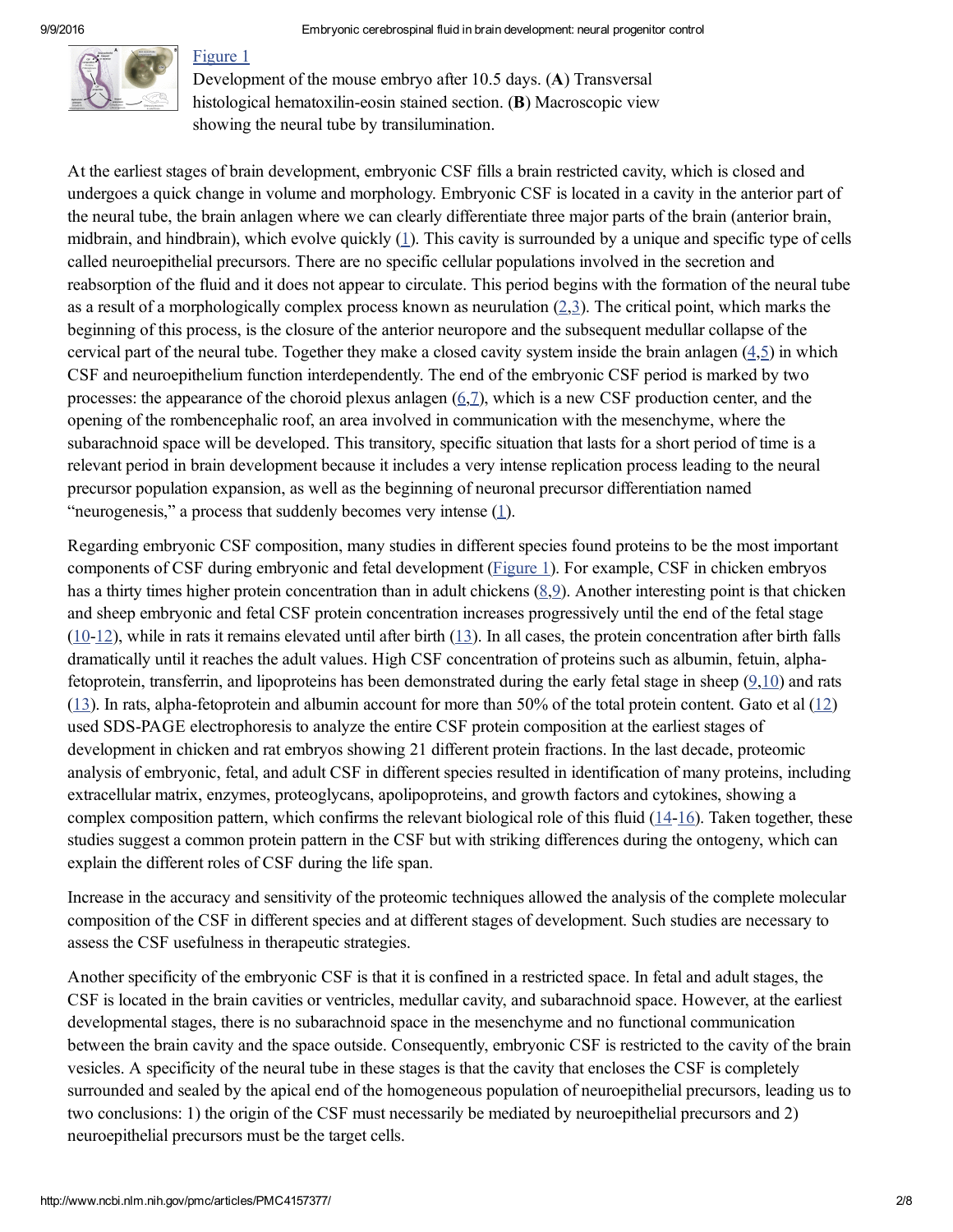Regarding the first point, the content of the sealed cavity must come from the cavity wall, which consists of the brain neuroepithelium. Two different mechanisms of the CSF origin have been proposed [\(17\)](#page-5-4): the first is apical secretion of specific macromolecules by neuroepithelial cells into the cavity. This mechanism is mainly supported by the studies of Gato et al  $(18-20)$  $(18-20)$  $(18-20)$ , which show an active apical secretion of chondroitin sulfate proteoglycan. The second is an active intercellular or intracellular transport of molecules, such as FGF2 ([21\)](#page-5-7) and other types of proteins  $(17,22)$  $(17,22)$  $(17,22)$  $(17,22)$  or ions  $(23)$  $(23)$  across the neuroepithelium from the basal to apical side. Some studies suggest that there are specific areas where brain neuroepithelial transport takes place, which is similar to a primitive choroid plexus [\(17](#page-5-4)).

On the basis of these data, we can conclude that embryonic CSF can be a means of inner communication between neuroepithelial precursor cells, in which some populations are involved in the creation of a complex signaling fluid, while other answer these signals.

#### Go to: Specific roles of embryonic CSF: the interaction with the neural precursors during development and in the adult brain

Here we will try to review the specific roles attributed to the embryonic CSF during early brain development. As we have stated before, one of the main characteristics of embryonic CSF is the permanent interaction with the apical end of the neuroepithelial precursors, which can be considered brain stem cells during development [\(Figure](http://www.ncbi.nlm.nih.gov/pmc/articles/PMC4157377/figure/F1/) 1 ). Today we know that the cellular behavior of these precursors at the earliest stages of development highly depends on the physicochemical properties of CSF, supporting the hypothesis that the neuroepithelium and CSF are interdependent in the developing brain. In this respect, embryonic CSF has two roles:

The first is that embryonic CSF creates an expansive force inside the brain cavity, involved in the generation and regulation of the brain anlagen growth and morphogenesis. As we have already said, in the earliest stages of development, the brain cavity becomes a sealed system filled by a fluid that exerts positive pressure against the neuroepithelial wall. This positive pressure is necessary for the brain's expansive growth both in the cavity and neuroepithelial volume and also for the normal morphogenesis ([24,](#page-5-10)[25\)](#page-5-11). This mechanism is also necessary for the establishment of primary vesicular pattern in the brain, mainly based on the existence of the regional growth differences in the cephalic neural tube ([1](#page-4-0)).

Regulation of brain growth and morphogenesis by embryonic CSF has been partially explained in the sense that it is a physical mechanism that creates a positive hydrostatic pressure inside the sealed cavity against the neuroepithelial wall, which has local growth differences. This mechanism is created and developmentally regulated by neuroepithelial precursor cells synthesizing and apically secreting into the brain cavity osmotically active molecules such as proteoglycans, together with a simultaneous and specific ionic transport across the neuroepithelium. Proteoglycans are responsible for trapping of water inside the cavity, which generates the hydrostatic pressure ([19,](#page-5-12)[20,](#page-5-6)[23](#page-5-9)[,26](#page-5-13)). The expansive force inside the cavity must be coordinated with the growth of the neuroepithelial wall to generate not only volumetric growth but also differential growth, which drives morphogenesis and brain regionalization. Further research should investigate how this osmotic mechanism is regulated during development and how it is coordinated with neuroepithelial growth in order to contribute to normal brain development. A recent study ([27\)](#page-5-14) made a step in this direction by proposing focal adhesion kinases (FAKs) as a link between CSF pressure and neuroepithelial precursors replication.

The second mechanism is the regulation of basic cellular behavior of brain neuroepithelial precursors by embryonic CSF. When Desmond and Jacobson  $(24)$  $(24)$  showed a decrease in the tissue volume of the brain neuroepithelium after an experimentally induced loss of embryonic CSF, our group started to investigate if there was a direct relation between CSF and the basic behavior of neuroepithelial cell precursors [\(28](#page-6-0)). We demonstrated that besides the previously described physical influence on brain development, CSF exerted a "biological" influence, which is essential to regulate the key functions of brain neuroepithelial precursors such as cell survival, replication, and neuronal differentiation. We showed this influence by developing a neuroepithelial culture technique that allowed the exposure or deprivation of neuroepithelial tissue  $(28,29)$  $(28,29)$  $(28,29)$ . The main conclusion of these studies is that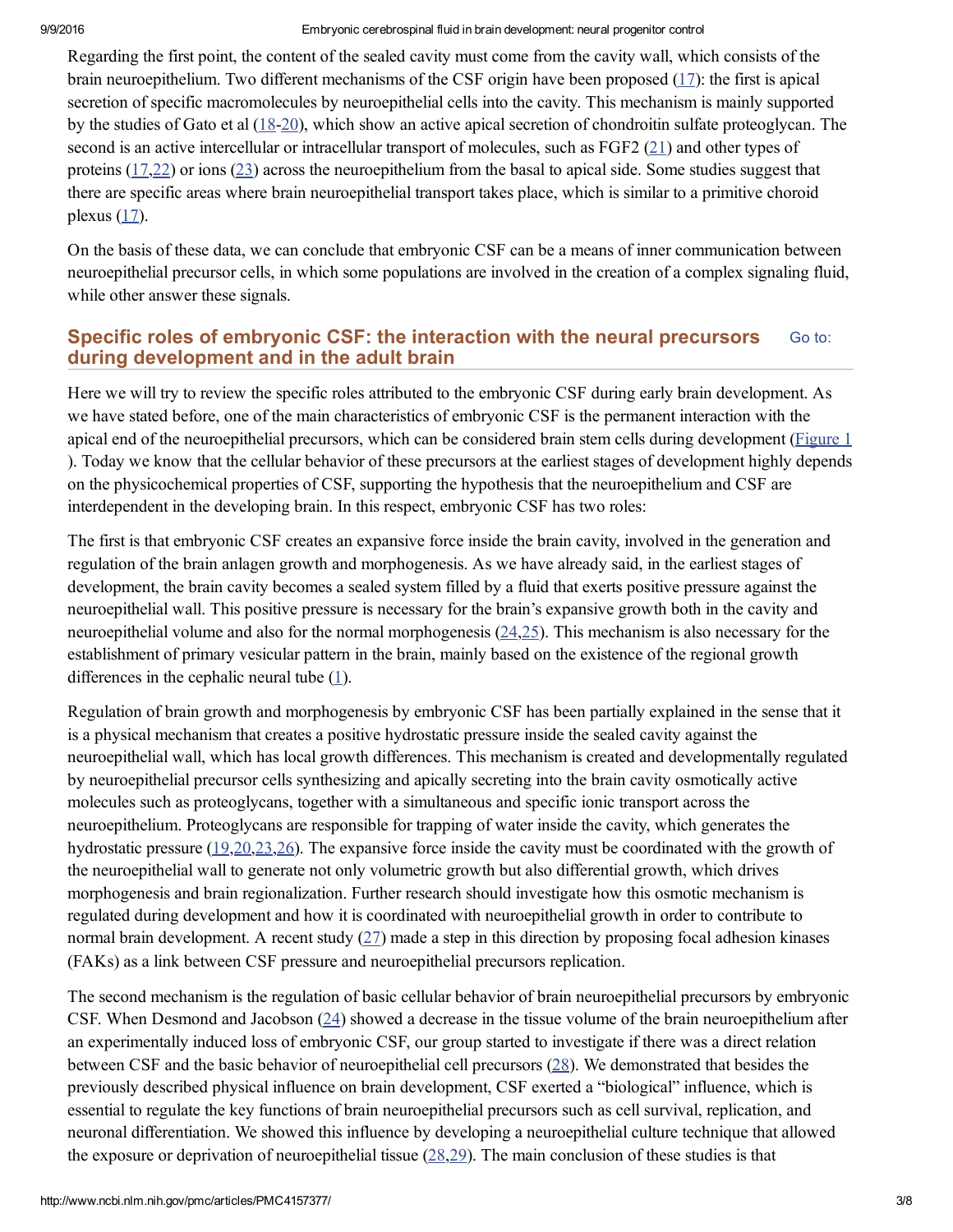neuroepithelial precursors are not selfsufficient and need the influence of embryonic CSF to develop a normal behavior pattern.

After these studies, we focused on the identification of the CSF molecules responsible for these trophic properties. To date, several individual factors have been found to be involved in each mechanism, ie, survival, replication, and differentiation. Many studies have focused on the identification of mitogenic factors in CSF, such as FGF2, IGF1, NGF, and EGF ([29](#page-6-1)-[31](#page-6-2)), which regulate the mitogenic activity of neuroepithelial precursors at different stages of development. However, other components of embryonic CSF, such as retinol and retinol binding protein, involved in the regulation of the synthesis of retinoic acid by some specific cell population in the neuroepithelium, have been shown to be key factors in neuronal differentiation of neuroepithelial precursors ([32](#page-6-3)[34](#page-6-4)). However, more CSF components with specific roles in brain development probably still need to be discovered.

On the other hand, it was overlooked that embryonic CSF had a role as an activator of neurogenesis in the adult brain. Surprisingly, neural precursors have been shown to have "astrocytic" nature in the subventricular zone (SVZ) and in the dentate gyrus (DG) of the hippocampus in adult mammals [\(35\)](#page-6-5). Despite the same cellular lineage, across the life span they show different status  $(36,37)$  $(36,37)$  $(36,37)$  – those from the embryonic stages persist into the fetal stages as radial glial cells, and in some places such as the SVZ and DG, radial glia persist as a particular type of astrocytes that preserve the precursor characteristics, self renewing to expand the population and pluripotentiality to differentiate into glia and neurons [\(Figure](http://www.ncbi.nlm.nih.gov/pmc/articles/PMC4157377/figure/F1/) 1).

These data lead us to the key question: Why does the same cellular lineage result in a quite different behavior at different life stages? In fact, the main difference between the embryonic and the adult stages is the intensity of activity rate, which is at its maximum in the embryonic stages and shows a permanent decrease later on, leading to a restricted regenerative ability.

In the last decades, many research groups have reported that at any life stage the degree of neural precursor activity is determined by the "cellular niche," which is defined as the surroundings of the neural precursor cells and includes the mature cells (neurons and glia), immature cells generated by the precursors, extracellular matrix and all types of intercellular signals, including those from the microvessels, and the fluid content in the ventricular system [\(38](#page-6-8)-[40\)](#page-6-9). The intercellular signals involved in the niche concept have been the subject of many studies focusing on individual growth factors, transcription factors, cytokines, and morphogens. They all suggest a complex situation in which many different factors play similar roles (mainly mitogenic and/or neurogenic) at the same time, overlapped or at different stages. There is a group of nichespecific signals that remain stable across the life span, but other signal components seem to be specific for each stage – embryonic, fetal, and adult  $(40)$  $(40)$ , supporting the idea that the specific neural precursor activity rate at each ontogenic stage could be a result of a specific composition of the niche signals. A more comprehensive explanation is given in specific reviews published in the last years [\(38\)](#page-6-8).

Finally, literature data support the fact that the CSF is a part of the niche. In this way, neural precursors are in permanent and direct contact with the CSF content in the brain cavities, which directly influences the precursor behavior and is consequently considered a source of instructive signals that play a key role in the niche activity [\(31,](#page-6-2)[41,](#page-6-10)[42\)](#page-6-11). In this context, it has been stated that CSF composition shows many ontogenic and phylogenic differences in different developmental stages [\(43](#page-6-12)[,44](#page-7-0)) and that it could be different in a particular stage in each brain ventricle, conditioned by the specific secretion of each choroid plexus ([45\)](#page-7-1). These data support the idea that in its development from embryo to adult stage CSF becomes less and less neurogenic, confirming the apparently contradictory results [\(46,](#page-7-2)[47\)](#page-7-3) that described mitogenic but also gliogenic inductive effect of adult CSF on adult brain neural precursors, and our recent results [\(41](#page-6-10)) showing mitogenic but also neurogenic inductive effect of embryonic CSF on adult brain neural precursors.

In conclusion, embryonic CSF plays a key role in brain growth by creating a hydrostatic pressure inside the brain anlagen cavity. Furthermore, it is a powerful mitogenic and neurogenic inductor in neural progenitors at the earliest stages of development, when the activity of neural precursors is at its maximum. Neural progenitors in adult mammal brain remain responsive to the embryonic factors present in embryonic CSF, which increases the niche activity and enables the use of embryonic CSF-specific factors as a tool to induce brain neuroregeneration.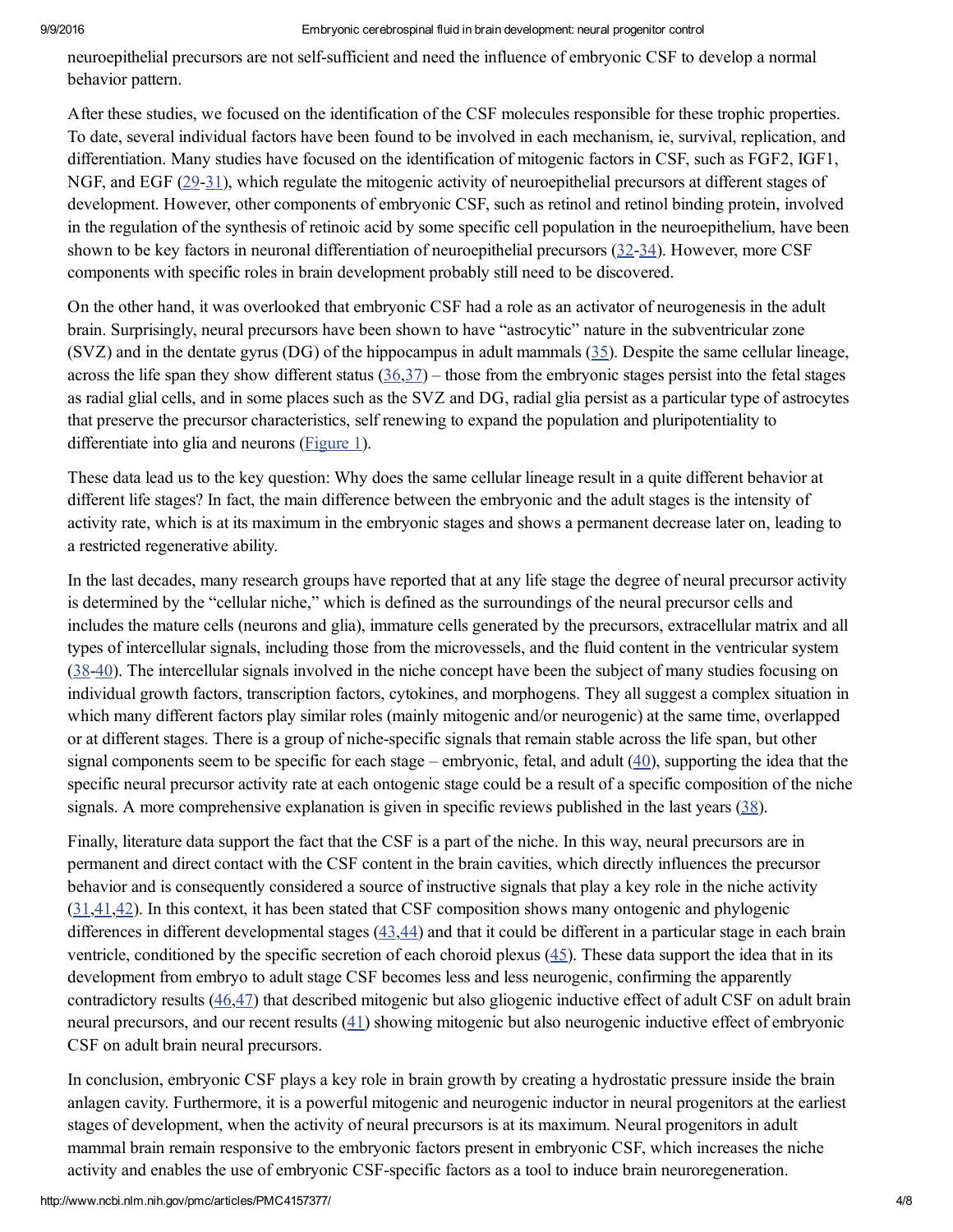# Acknowledgments

Junta de Castilla y León (Consejería de educación, GR195).

Ethical approval Not required.

Declaration of authorship All authors participated in the manuscript preparation and bibliography search. AG and MIA also participated in the design and drafted the final version. MED was mainly involved in the draft of the final version.

Competing interests All authors have completed the Unified Competing Interest form at [www.icmje.org/coi\\_disclosure.pdf](http://www.icmje.org/coi_disclosure.pdf) (available on request from the corresponding author) and declare: no support from any organization for the submitted work; no financial relationships with any organizations that might have an interest in the submitted work in the previous 3 years; no other relationships or activities that could appear to have influenced the submitted work.

## **References**

Go to:

Go to:

<span id="page-4-0"></span>1. Gato A, Desmond ME. Why the embryo still matters: CSF and the neuroepithelium as interdependent regulators of embryonic brain growth, morphogenesis and histiogenesis. Dev Biol. 2009;327:263–72. doi: 10.1016/j.ydbio.2008.12.029. [\[PubMed\]](http://www.ncbi.nlm.nih.gov/pubmed/19154733) [\[Cross](http://dx.doi.org/10.1016%2Fj.ydbio.2008.12.029) Ref]

<span id="page-4-1"></span>2. Pai YJ, Abdullah NL, Mohd-Zin SW, Mohammed RS, Rolo A, Greene ND, et al. Epithelial fusion during neural tube morphogenesis. Birth Defects Res A Clin Mol Teratol. 2012;94:817–23. doi: 10.1002/bdra.23072. [PMC free [article](http://www.ncbi.nlm.nih.gov/pmc/articles/PMC3629791/)] [[PubMed](http://www.ncbi.nlm.nih.gov/pubmed/22945349)] [\[Cross](http://dx.doi.org/10.1002%2Fbdra.23072) Ref]

<span id="page-4-2"></span>3. Yamaguchi Y, Miura M. How to form and close the brain: insight into the mechanism of cranial neural tube closure in mammals. Cell Mol Life Sci. 2013;70:3171-86. doi: 10.1007/s00018-012-1227-7. [PMC free [article\]](http://www.ncbi.nlm.nih.gov/pmc/articles/PMC3742426/) [\[PubMed\]](http://www.ncbi.nlm.nih.gov/pubmed/23242429) [\[Cross](http://dx.doi.org/10.1007%2Fs00018-012-1227-7) Ref]

<span id="page-4-3"></span>4. Desmond ME, Schoenwolf GC. Timing and positioning of occlusion of the spinal neurocele in the chick embryo. J Comp Neurol. 1985;235:479-87. doi: 10.1002/cne.902350406. [[PubMed](http://www.ncbi.nlm.nih.gov/pubmed/3998220)] [\[Cross](http://dx.doi.org/10.1002%2Fcne.902350406) Ref]

<span id="page-4-4"></span>5. Desmond ME, Levitan ML. Brain expansion in the chick embryo initiated by experimentally produced occlusion of the spinal neurocoel. Anat Rec. 2002;268:147–59. doi: 10.1002/ar.10146. [\[PubMed\]](http://www.ncbi.nlm.nih.gov/pubmed/12221721) [\[Cross](http://dx.doi.org/10.1002%2Far.10146) Ref]

<span id="page-4-5"></span>6. Johansson PA, Dziegielewska KM, Liddelow SA, Saunders NR. The bloodCSF barrier explained: when development is not immaturity. BioEssays. 2008;30:237–48. doi: 10.1002/bies.20718. [\[PubMed\]](http://www.ncbi.nlm.nih.gov/pubmed/18293362) [\[Cross](http://dx.doi.org/10.1002%2Fbies.20718) Ref]

<span id="page-4-6"></span>7. GarcíaLecea M, Kondrychyn I, Fong SH, Ye ZR, Korzh V. In vivo analysis of choroid plexus morphogenesis in zebrafish. PLoS ONE. 2008;3:e3090. doi: 10.1371/journal.pone.0003090. [PMC free [article](http://www.ncbi.nlm.nih.gov/pmc/articles/PMC2525818/)] [\[PubMed\]](http://www.ncbi.nlm.nih.gov/pubmed/18769618) [\[Cross](http://dx.doi.org/10.1371%2Fjournal.pone.0003090) Ref]

<span id="page-4-7"></span>8. Birge WJ, Rose AD, Haywood JR, Doolin PF. Development of the blood-cerebrospinal fluid barrier to proteins and differentiation of cerebrospinal fluid in the chick embryo. Dev Biol. 1974;41:245–54. doi: 10.1016/0012 1606(74)90303-0. [[PubMed\]](http://www.ncbi.nlm.nih.gov/pubmed/4452410) [[Cross](http://dx.doi.org/10.1016%2F0012-1606(74)90303-0) Ref]

<span id="page-4-8"></span>9. Dziegielewska KM, Evans CA, Malinowska DH, Mřllgĺrd K, Reynolds ML, Saunders NR. Bloodcerebrospinal fluid transfer of plasma proteins during fetal development in the sheep. J Physiol. 1980;300:457–65. a. [PMC free [article\]](http://www.ncbi.nlm.nih.gov/pmc/articles/PMC1279365/) [\[PubMed\]](http://www.ncbi.nlm.nih.gov/pubmed/6155468)

<span id="page-4-9"></span>10. Dziegielewska KM, Evans CA, Fossan G, Lorscheider FL, Malinowska DH, Mollgard K, et al. Proteins in cerebrospinal fluid and plasma of fetal sheep during development. J Physiol. 1980;300:441–55. b. [PMC free [article](http://www.ncbi.nlm.nih.gov/pmc/articles/PMC1279364/)] [[PubMed](http://www.ncbi.nlm.nih.gov/pubmed/6155467)]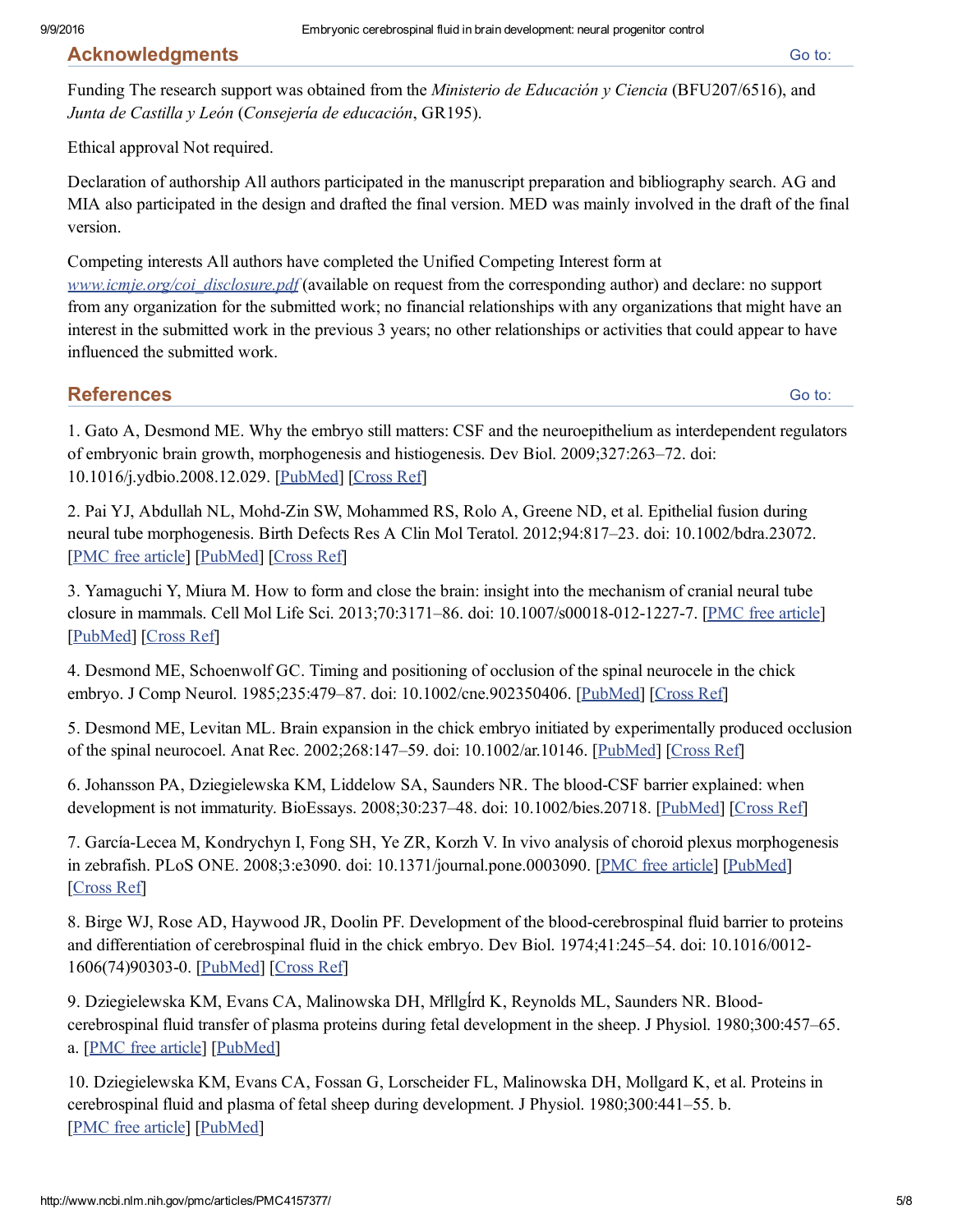11. Fielitz W, Esteves A, Moro R. Protein composition of cerebrospinal fluid in the developing chick embryo. Brain Res. 1984;315:111–5. doi: 10.1016/01653806(84)900828. [[PubMed\]](http://www.ncbi.nlm.nih.gov/pubmed/6202375) [[Cross](http://dx.doi.org/10.1016%2F0165-3806(84)90082-8) Ref]

<span id="page-5-0"></span>12. Gato A, Martin P, Alonso MI, Martin C, Pulgar MA, Moro JA. Analysis of cerebrospinal fluid protein composition in early developmental stages in chick embryos. J Exp Zool A Comp Exp Biol. 2004;301A:280–9. doi: 10.1002/jez.a.20035. [[PubMed\]](http://www.ncbi.nlm.nih.gov/pubmed/15039986) [[Cross](http://dx.doi.org/10.1002%2Fjez.a.20035) Ref]

<span id="page-5-1"></span>13. Dziegielewska KM, Evans CA, Lai PC, Lorscheider FL, Malinowska DH, Mollgard K, et al. Proteins in cerebrospinal fluid and plasma of fetal rats during development. Dev Biol. 1981;83:193–200. doi: 10.1016/S0012 1606(81)800243. [[PubMed\]](http://www.ncbi.nlm.nih.gov/pubmed/6165637) [[Cross](http://dx.doi.org/10.1016%2FS0012-1606(81)80024-3) Ref]

<span id="page-5-2"></span>14. Parada C, Gato A, Bueno D. Mammalian embryonic cerebrospinal fluid proteome has greater apolipoprotein and enzyme pattern complexity than the avian proteome. J Proteome Res. 2005;4:2420–8. doi: 10.1021/pr050213t. [\[PubMed\]](http://www.ncbi.nlm.nih.gov/pubmed/16335996) [\[Cross](http://dx.doi.org/10.1021%2Fpr050213t) Ref]

15. Parada C, Gato A, Aparicio M, Bueno D. Proteome analysis of chick embryonic cerebrospinal fluid. Proteomics. 2006;6:312-20. doi: 10.1002/pmic.200500085. [\[PubMed\]](http://www.ncbi.nlm.nih.gov/pubmed/16287170) [[Cross](http://dx.doi.org/10.1002%2Fpmic.200500085) Ref]

<span id="page-5-3"></span>16. Zappaterra MD, Lisgo SN, Lindsay S, Gygi SP, Walsh CA, Ballif BA. A comparative proteomic analysis of human and rat embryonic cerebrospinal fluid. J Proteome Res. 2007;6:3537–48. doi: 10.1021/pr070247w. [\[PubMed\]](http://www.ncbi.nlm.nih.gov/pubmed/17696520) [\[Cross](http://dx.doi.org/10.1021%2Fpr070247w) Ref]

<span id="page-5-4"></span>17. Parvas M, Bueno D. The embryonic blood-CSF barrier has molecular elements to control E-CSF osmolarity during early CNS development. J Neurosci Res. 2010;88:1205-12. [\[PubMed](http://www.ncbi.nlm.nih.gov/pubmed/19937806)]

<span id="page-5-5"></span>18. Gato A, Moro JA, Alonso MI, Pastor JF, Represa JJ, Barbosa E. Chondroitin sulphate proteoglycan and embryonic brain enlargement in the chick. Anat Embryol (Berl) 1993;188:101–6. doi: 10.1007/BF00191455. [\[PubMed\]](http://www.ncbi.nlm.nih.gov/pubmed/8214620) [\[Cross](http://dx.doi.org/10.1007%2FBF00191455) Ref]

<span id="page-5-12"></span>19. Alonso MI, Gato A, Moro JA, Barbosa E. Disruption of proteoglycans in neural tube fluid by beta-D-xyloside alters brain enlargement in chick embryos. Anat Rec. 1998;252:499–508. doi: 10.1002/(SICI)1097 0185(199812)252:4<499::AID-AR1>3.0.CO;2-1. [[PubMed](http://www.ncbi.nlm.nih.gov/pubmed/9845201)] [[Cross](http://dx.doi.org/10.1002%2F(SICI)1097-0185(199812)252%3A4%3C499%3A%3AAID-AR1%3E3.0.CO%3B2-1) Ref]

<span id="page-5-6"></span>20. Alonso MI, Gato A, Moro JA, Martin P, Barbosa E. Involvement of sulfated proteoglycans in embryonic brain expansion at earliest stages of development in rat embryos. Cells Tissues Organs. 1999;165:1–9. doi: 10.1159/000016667. [\[PubMed](http://www.ncbi.nlm.nih.gov/pubmed/10460967)] [\[Cross](http://dx.doi.org/10.1159%2F000016667) Ref]

<span id="page-5-7"></span>21. Martín C, Bueno D, Alonso MI, Moro JA, Callejo S, Parada C, et al. FGF2 plays a key role in embryonic cerebrospinal fluid trophic properties over chick embryo neuroepithelial stem cells. Dev Biol. 2006;297:402–16. doi: 10.1016/j.ydbio.2006.05.010. [[PubMed\]](http://www.ncbi.nlm.nih.gov/pubmed/16916506) [[Cross](http://dx.doi.org/10.1016%2Fj.ydbio.2006.05.010) Ref]

<span id="page-5-8"></span>22. Castells A, Parvas M, Bueno D. Homeostasis of cerebrospinal fluid has a role in early brain development. Neuroreport. 2012;23:917–21. doi: 10.1097/WNR.0b013e3283582067. [[PubMed](http://www.ncbi.nlm.nih.gov/pubmed/22922657)] [\[Cross](http://dx.doi.org/10.1097%2FWNR.0b013e3283582067) Ref]

<span id="page-5-9"></span>23. Lowery LA, Sive H. Totally tubular: the mystery behind function and origin of the brain ventricular system. BioEssays. 2009;31:446–58. doi: 10.1002/bies.200800207. [PMC free [article\]](http://www.ncbi.nlm.nih.gov/pmc/articles/PMC3003255/) [[PubMed](http://www.ncbi.nlm.nih.gov/pubmed/19274662)] [\[Cross](http://dx.doi.org/10.1002%2Fbies.200800207) Ref]

<span id="page-5-10"></span>24. Desmond ME, Jacobson AG. Embryonic brain enlargement requires cerebrospinal fluid pressure. Dev Biol. 1977;57:188–98. doi: 10.1016/00121606(77)903645. [\[PubMed\]](http://www.ncbi.nlm.nih.gov/pubmed/863106) [\[Cross](http://dx.doi.org/10.1016%2F0012-1606(77)90364-5) Ref]

<span id="page-5-11"></span>25. Desmond ME. Reduced number of brain cells in socalled neural overgrowth. Anat Rec. 1985;212:195–8. doi: 10.1002/ar.1092120214. [\[PubMed\]](http://www.ncbi.nlm.nih.gov/pubmed/3842041) [[Cross](http://dx.doi.org/10.1002%2Far.1092120214) Ref]

<span id="page-5-13"></span>26. Alonso M, Moro J, Martin P, Barbosa E, Gato A. Enzymatic digestion of neural tube fluid proteoglycans leads to brain growth disruption. European Journal of Anatomy. 2000;4:161–7.

<span id="page-5-14"></span>http://www.ncbi.nlm.nih.gov/pmc/articles/PMC4157377/ 6/8 27. Desmond ME, Knepper J, DiBenedetto A, Malaugh E, Callejo S, Carretero R, et al. Focal adhesion kinase as a mechanotransducer during rapid brain growth of the chick embryo. Int J Dev Biol. 2014;58:35–43. [\[PubMed](http://www.ncbi.nlm.nih.gov/pubmed/24860993)]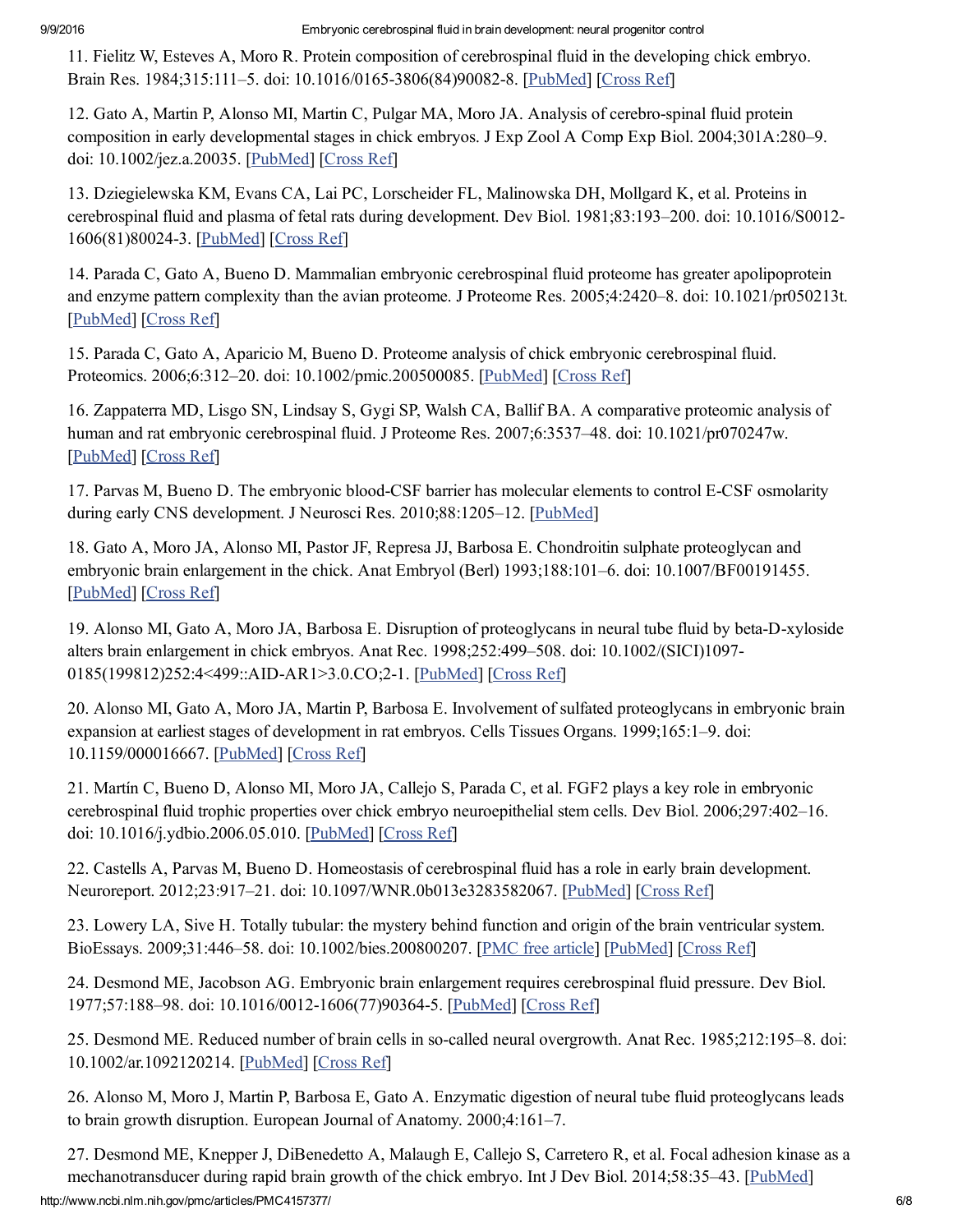<span id="page-6-0"></span>28. Gato A, Moro JA, Alonso MI, Bueno D, De La Mano A, Martín C. Embryonic cerebrospinal fluid regulates neuroepithelial survival, proliferation, and neurogenesis in chick embryos. Anat Rec A Discov Mol Cell Evol Biol. 2005;284:475–84. doi: 10.1002/ar.a.20185. [\[PubMed](http://www.ncbi.nlm.nih.gov/pubmed/15803475)] [\[Cross](http://dx.doi.org/10.1002%2Far.a.20185) Ref]

<span id="page-6-1"></span>29. Martin C, Alonso MI, Santiago C, Moro JA, De la Mano A, Carretero R, et al. Early embryonic brain development in rats requires the trophic influence of cerebrospinal fluid. Int J Dev Neurosci. 2009;27:733–40. doi: 10.1016/j.ijdevneu.2009.06.002. [[PubMed](http://www.ncbi.nlm.nih.gov/pubmed/19540909)] [[Cross](http://dx.doi.org/10.1016%2Fj.ijdevneu.2009.06.002) Ref]

30. Miyan JA, Zendah M, Mashayekhi F, OwenLynch PJ. Cerebrospinal fluid supports viability and proliferation of cortical cells in vitro, mirroring in vivo development. Cerebrospinal Fluid Res. 2006;3:2. doi: 10.1186/1743 845432. [PMC free [article\]](http://www.ncbi.nlm.nih.gov/pmc/articles/PMC1450312/) [[PubMed](http://www.ncbi.nlm.nih.gov/pubmed/16549001)] [[Cross](http://dx.doi.org/10.1186%2F1743-8454-3-2) Ref]

<span id="page-6-2"></span>31. Zappaterra MW, Lehtinen MK. The cerebrospinal fluid: regulator of neurogenesis, behavior, and beyond. Cell Mol Life Sci. 2012;69:2863-78. doi: 10.1007/s00018-012-0957-x. [PMC free [article\]](http://www.ncbi.nlm.nih.gov/pmc/articles/PMC3856656/) [[PubMed](http://www.ncbi.nlm.nih.gov/pubmed/22415326)] [\[Cross](http://dx.doi.org/10.1007%2Fs00018-012-0957-x) Ref]

<span id="page-6-3"></span>32. Parada C, Gato A, Bueno D. All-trans retinol and retinol-binding protein from embryonic cerebrospinal fluid exhibit dynamic behaviour during early central nervous system development. Neuroreport. 2008;19:945–50. doi: 10.1097/WNR.0b013e3283021c94. [\[PubMed](http://www.ncbi.nlm.nih.gov/pubmed/18520998)] [\[Cross](http://dx.doi.org/10.1097%2FWNR.0b013e3283021c94) Ref]

33. Alonso MI, Martín C, Carnicero E, Bueno D, Gato A. Cerebrospinal fluid control of neurogenesis induced by retinoic acid during early brain development. Dev Dyn. 2011;240:1650–9. doi: 10.1002/dvdy.22657. [\[PubMed\]](http://www.ncbi.nlm.nih.gov/pubmed/21594951) [\[Cross](http://dx.doi.org/10.1002%2Fdvdy.22657) Ref]

<span id="page-6-4"></span>34. Alonso M, Carnicero E, Carretero R, de la Mano A, Moro J, Lamus F, et al. Retinoic acid, under cerebrospinal fluid control, induces neurogenesis during early brain development. J Dev Biol. 2014;2:72–83. doi: 10.3390/jdb2020072. [\[Cross](http://dx.doi.org/10.3390%2Fjdb2020072) Ref]

<span id="page-6-5"></span>35. Merkle FT, Alvarez-Buylla A. Neural stem cells in mammalian development. Curr Opin Cell Biol. 2006;18:704–9. doi: 10.1016/j.ceb.2006.09.008. [\[PubMed\]](http://www.ncbi.nlm.nih.gov/pubmed/17046226) [\[Cross](http://dx.doi.org/10.1016%2Fj.ceb.2006.09.008) Ref]

<span id="page-6-6"></span>36. Kriegstein A, Alvarez-Buylla A. The glial nature of embryonic and adult neural stem cells. Annu Rev Neurosci. 2009;32:149–84. doi: 10.1146/annurev.neuro.051508.135600. [PMC free [article\]](http://www.ncbi.nlm.nih.gov/pmc/articles/PMC3086722/) [\[PubMed\]](http://www.ncbi.nlm.nih.gov/pubmed/19555289) [[Cross](http://dx.doi.org/10.1146%2Fannurev.neuro.051508.135600) Ref]

<span id="page-6-7"></span>37. Kuhn HG, Blomgren K. Developmental dysregulation of adult neurogenesis. Eur J Neurosci. 2011;33:1115– 22. doi: 10.1111/j.1460-9568.2011.07610.x. [\[PubMed](http://www.ncbi.nlm.nih.gov/pubmed/21395855)] [\[Cross](http://dx.doi.org/10.1111%2Fj.1460-9568.2011.07610.x) Ref]

<span id="page-6-8"></span>38. Lathia JD, Rao MS, Mattson MP, Ffrench-Constant C. The microenvironment of the embryonic neural stem cell: lessons from adult niches? Dev Dyn. 2007;236:3267–82. doi: 10.1002/dvdy.21319. [\[PubMed\]](http://www.ncbi.nlm.nih.gov/pubmed/17937403) [\[Cross](http://dx.doi.org/10.1002%2Fdvdy.21319) Ref]

39. Alvarez-Buylla A, Lim DA. For the long run: maintaining germinal niches in the adult brain. Neuron. 2004;41:683–6. doi: 10.1016/S0896-6273(04)00111-4. [\[PubMed\]](http://www.ncbi.nlm.nih.gov/pubmed/15003168) [\[Cross](http://dx.doi.org/10.1016%2FS0896-6273(04)00111-4) Ref]

<span id="page-6-9"></span>40. Kazanis I, Lathia J, Moss L. C. fC. The neural stem cell microenvironment. StemBook. Cambridge: Harvard Stem Cell Institute; 2008. [[PubMed](http://www.ncbi.nlm.nih.gov/pubmed/20614585)]

<span id="page-6-10"></span>41. Carnicero E, Alonso MI, Carretero R, Lamus F, Moro JA, de la Mano A, et al. Embryonic cerebrospinal fluid activates neurogenesis of neural precursors within the subventricular zone of the adult mouse brain. Cells Tissues Organs. 2013;198:398–404. doi: 10.1159/000356983. [\[PubMed\]](http://www.ncbi.nlm.nih.gov/pubmed/24401814) [[Cross](http://dx.doi.org/10.1159%2F000356983) Ref]

<span id="page-6-11"></span>42. Lehtinen MK, Zappaterra MW, Chen X, Yang YJ, Hill AD, Lun M, et al. The cerebrospinal fluid provides a proliferative niche for neural progenitor cells. Neuron. 2011;69:893–905. doi: 10.1016/j.neuron.2011.01.023. [PMC free [article](http://www.ncbi.nlm.nih.gov/pmc/articles/PMC3085909/)] [[PubMed](http://www.ncbi.nlm.nih.gov/pubmed/21382550)] [\[Cross](http://dx.doi.org/10.1016%2Fj.neuron.2011.01.023) Ref]

<span id="page-6-12"></span>43. Zappaterra MD, Lisgo SN, Lindsay S, Gygi SP, Walsh CA, Ballif BA. A comparative proteomic analysis of human and rat embryonic cerebrospinal fluid. J Proteome Res. 2007;6:3537–48. doi: 10.1021/pr070247w. [\[PubMed\]](http://www.ncbi.nlm.nih.gov/pubmed/17696520) [\[Cross](http://dx.doi.org/10.1021%2Fpr070247w) Ref]